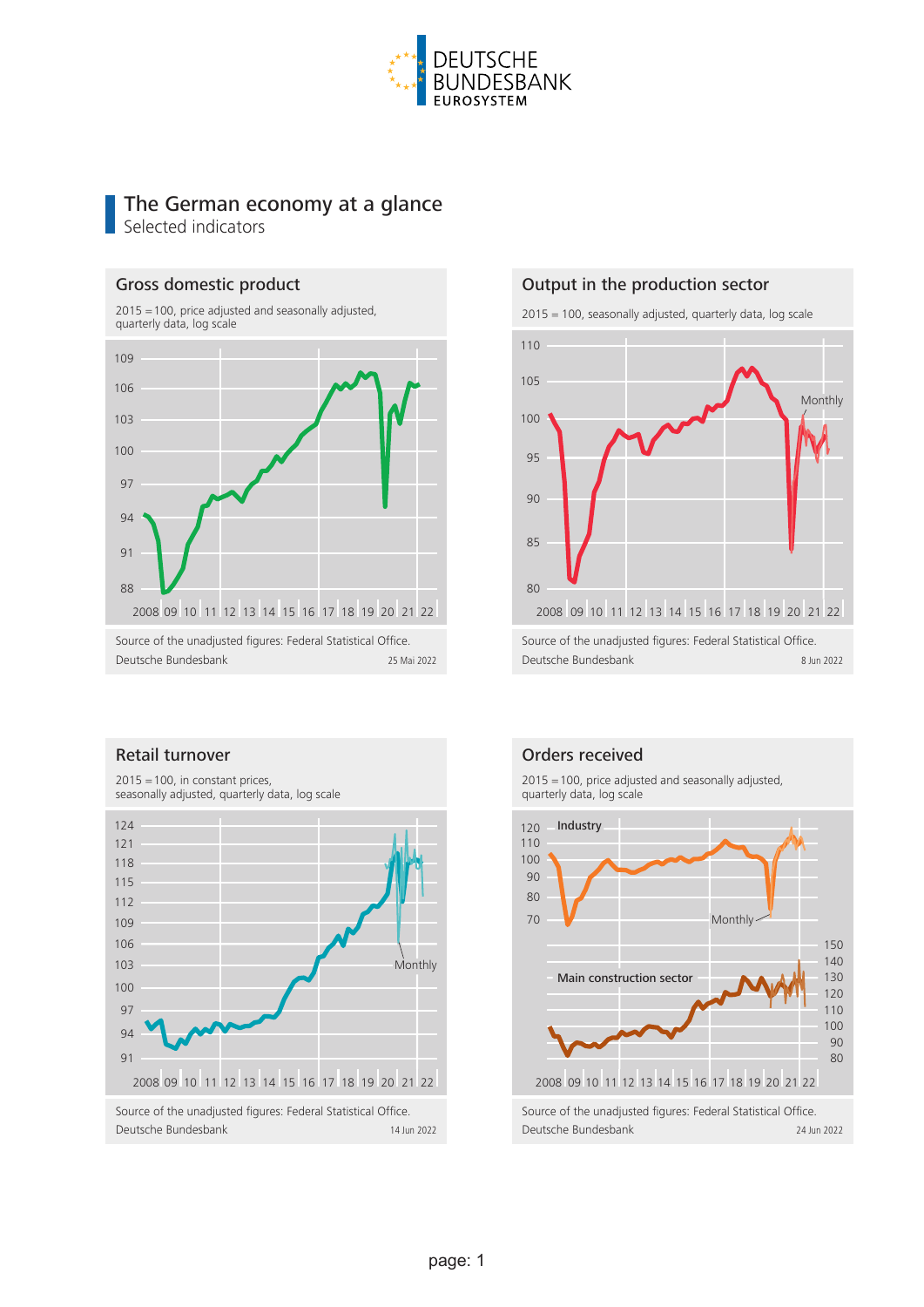

# The German economy at a glance Selected indicators

#### Prices

Year-on-year percentage change, quarterly data



#### Labour cost**\***

2016 = 100, seasonally adjusted, quarterly data, log scale



### Labour market

Millions, calendar and seasonally adjusted, quarterly data



### German external sector

€ billion, seasonally adjusted, quarterly data

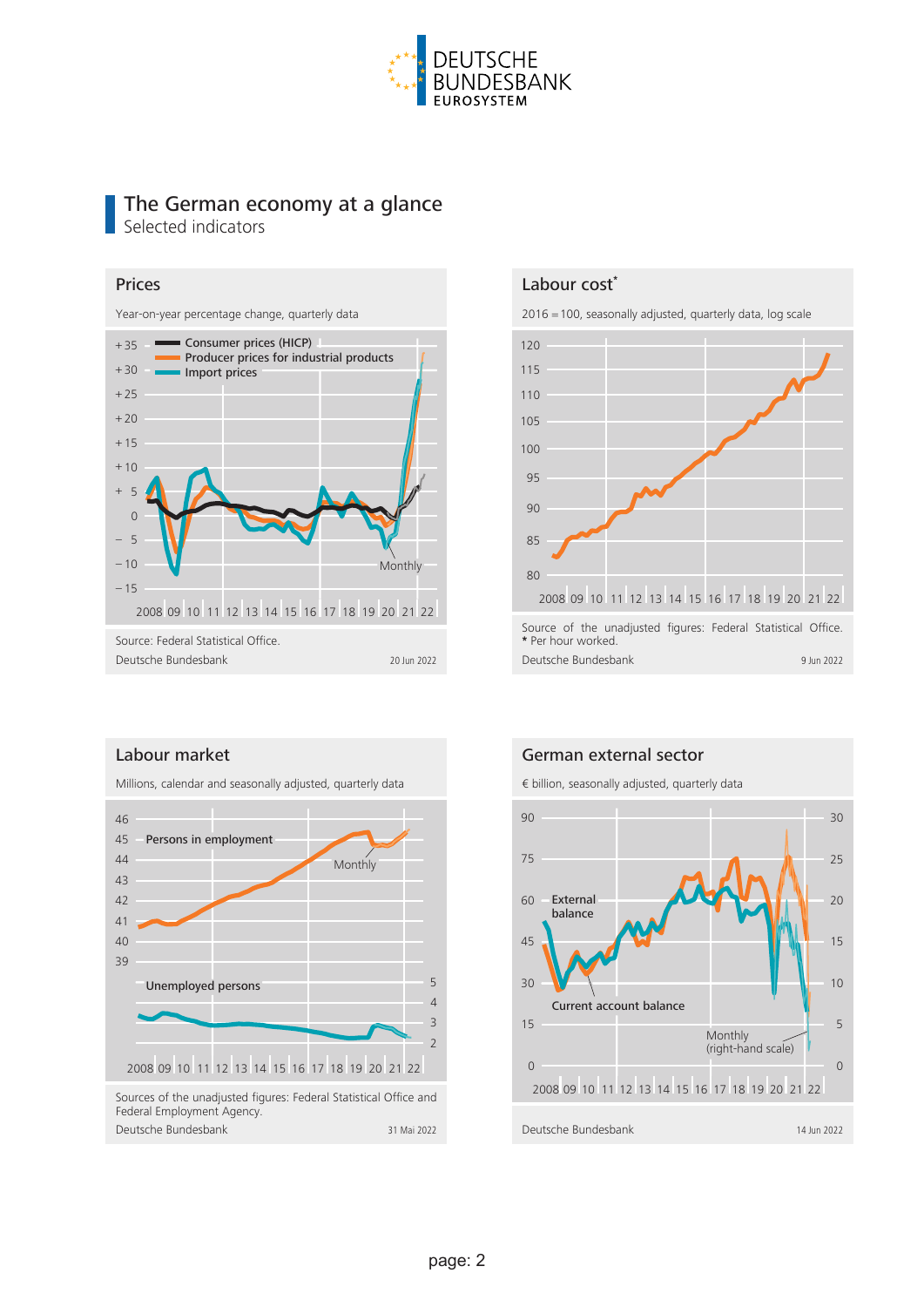

# The German economy at a glance

Selected indicators

# Euro foreign exchange reference rate of US dollar**\***



# Yield on outstanding fixed-income securities





## Loans to the domestic non-financial private sector**\***

Percentage annual growth rate, end-of-quarter data, seasonally adjusted



curisation. **1** Non-financial corporations resident in Germany. **2** Including non-profit organisations serving households. Deutsche Bundesbank 27 Mai 2022